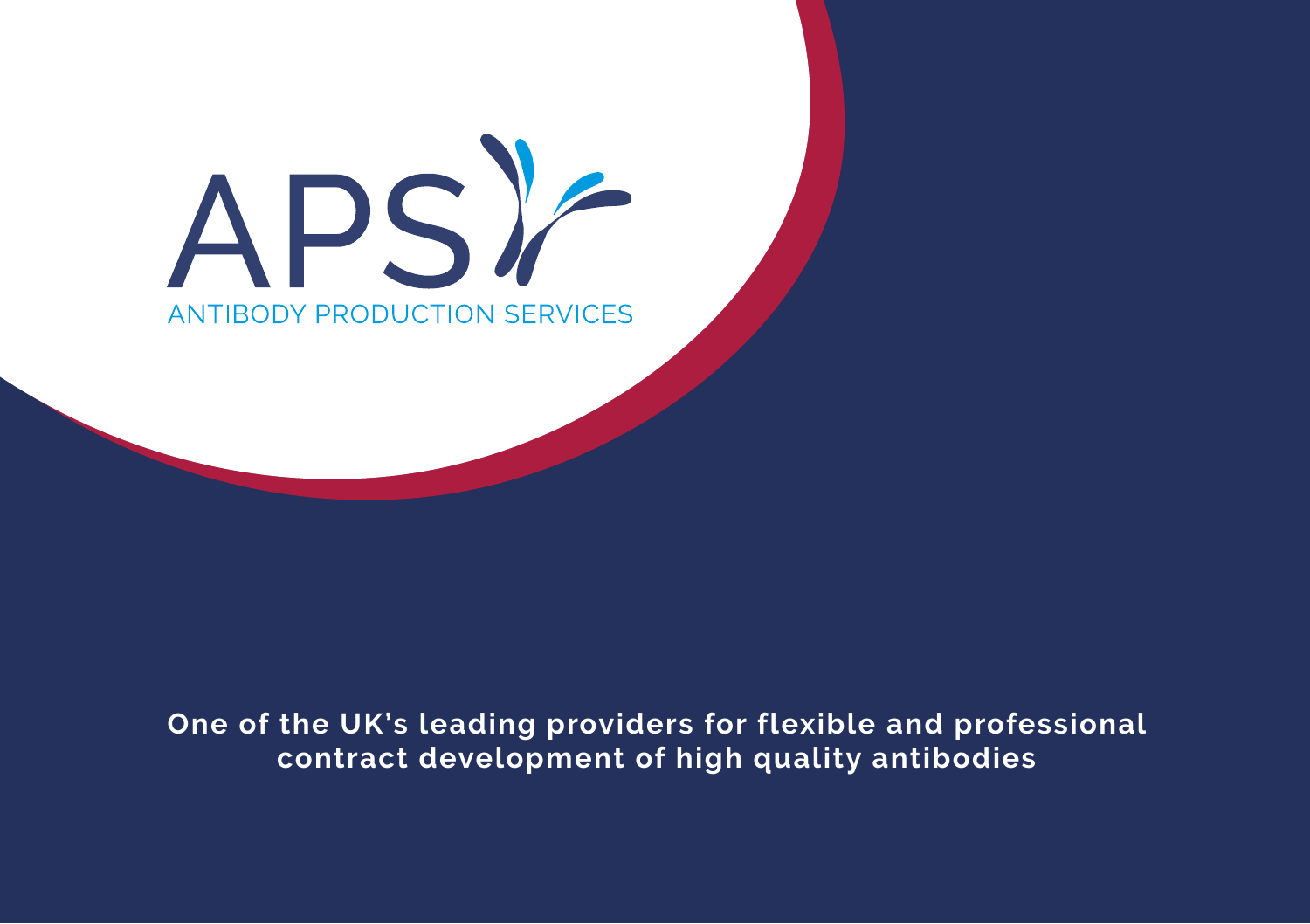# **Our Quality Products and Services**

Antibody Production Services (APS) is one of the UK's leading providers to pharma, bioscience and contract research organisations for flexible and professional contract development of high quality monoclonal and polyclonal antibodies. Life Science Group is committed to ensuring all ethical requirements are met.

We also provide a wide range of associated services including bulk production, purification, conjugation of antibodies, immunoassay development and optimisation etc.

#### n **ANTIGEN/IMMUNOGEN DESIGN**

APS can advise on the optimal antigens/immunogens in order to assure the successful outcome of your antibody project(s) e.g. peptides, DNA, cells, proteins etc.. We can assist in determining the best peptide sequence(s) to use for a particular target/project. These can then be synthesised at up to >95% purity and conjugated to carrier proteins, as necessary.

### n **Custom Polyclonal Antibody Production**

APS offers one of the widest choices of animals for polyclonal antibody production in the UK. The most suitable host for antibody generation will depend on the amount of antibody needed and the characteristics of the product being made. Our animal species include: Rabbits; Sheep; Goats; Chickens; Mice; Rats; Alpaca/Llama and Emu.

### $\blacksquare$  **CUSTOM MONOCLONAL ANTIBODY PRODUCTION**

APS offers services in mice and rat. We have standard immunisation protocols which can be adapted to your needs in discussions with the experienced technical team.

#### $MONOCLONAL ANTIBODY SCALE-UP$

APS offers small to large scale production of hybridomas (milligram to gram quantities) created as part of the custom monoclonal antibody project and/pr from your own hybridomas.

### $\blacksquare$  **PURIFICATION AND CHARACTERISATION**

APS offers purification of antibodies from either tissue culture supernatant or serum. Whilst some assays do not require pure antibodies, purification is often required to avoid unwanted interactions with other protein molecules and components.

APS also offers a wide array of additional services including: Antibody conjugation and modification; Hybridoma sequencing and humanisation; Cell line optimisation; Adaptation to serum-free media; cell line storage; IgG1 isotype control antibody; Mycoplasma testing.





All procedures are performed in secure UK facilities by qualified licensees under veterinary supervision meeting all current UK stringent ethical standards.

For more information, to request samples, or to order, call 01234 889180, email sales@lifesciencegroup.co.uk or visit our website at **www.antibodyproduction.co.uk**

# **YOUR PARTNER FOR QUALITY ANTIBODIES**